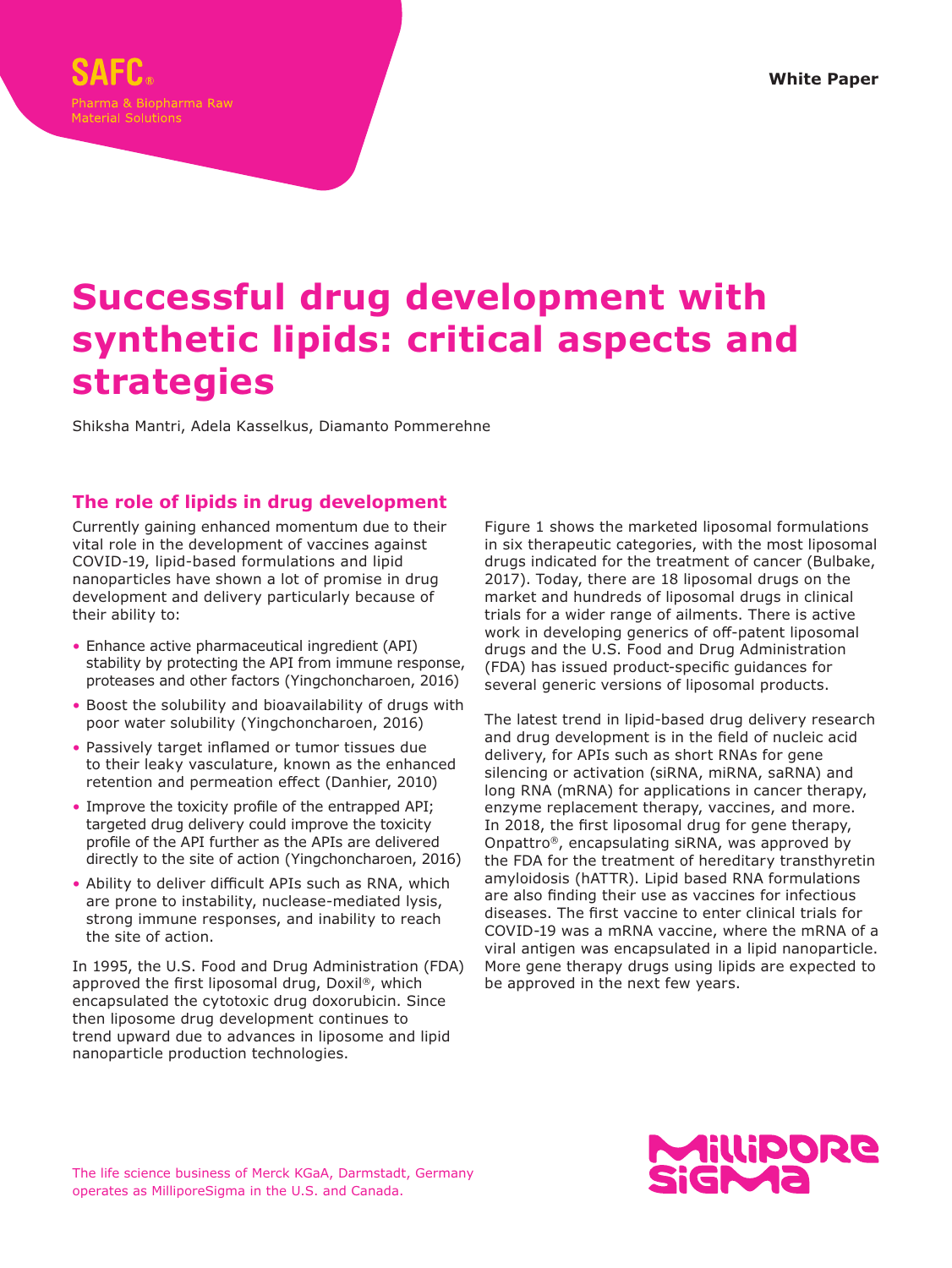

**Figure 1.** Lipid-based drugs on the market today (reproduced with changes from Bulbake, 2017).

## **Methods of liposome manufacturing**

There are numerous methods for liposome manufacturing (Wagner and Vorauer-Uhl, 2011). The challenge for liposome drug producers lies in ensuring liposome manufacturing in a scalable, robust and efficient process. The manufacturing process shown in Figure 2a typically involves dissolution of lipid molecules in a solvent, a drying step and a hydration step under agitation followed by energy input such as sonification or extrusion to downsize the vesicles to unilamellar vesicles of

a homogeneous distribution. Depending on whether the API is hydrophobic or hydrophilic, the API is added either with the organic solvent during the initial dissolution of the lipid or with the aqueous solution during the hydration step. In most cases, purification is the final step.

Another manufacturing method of note is the ethanol injection method, where the lipids are dissolved in ethanol and rapidly mixed with an aqueous medium containing the API (Figure 2b).



**Figure 2.** Schematic overview of the liposome manufacturing process. A) Rehydration method B) Ethanol injection method for manufacturing liposomes (Charcosset et al., 2015).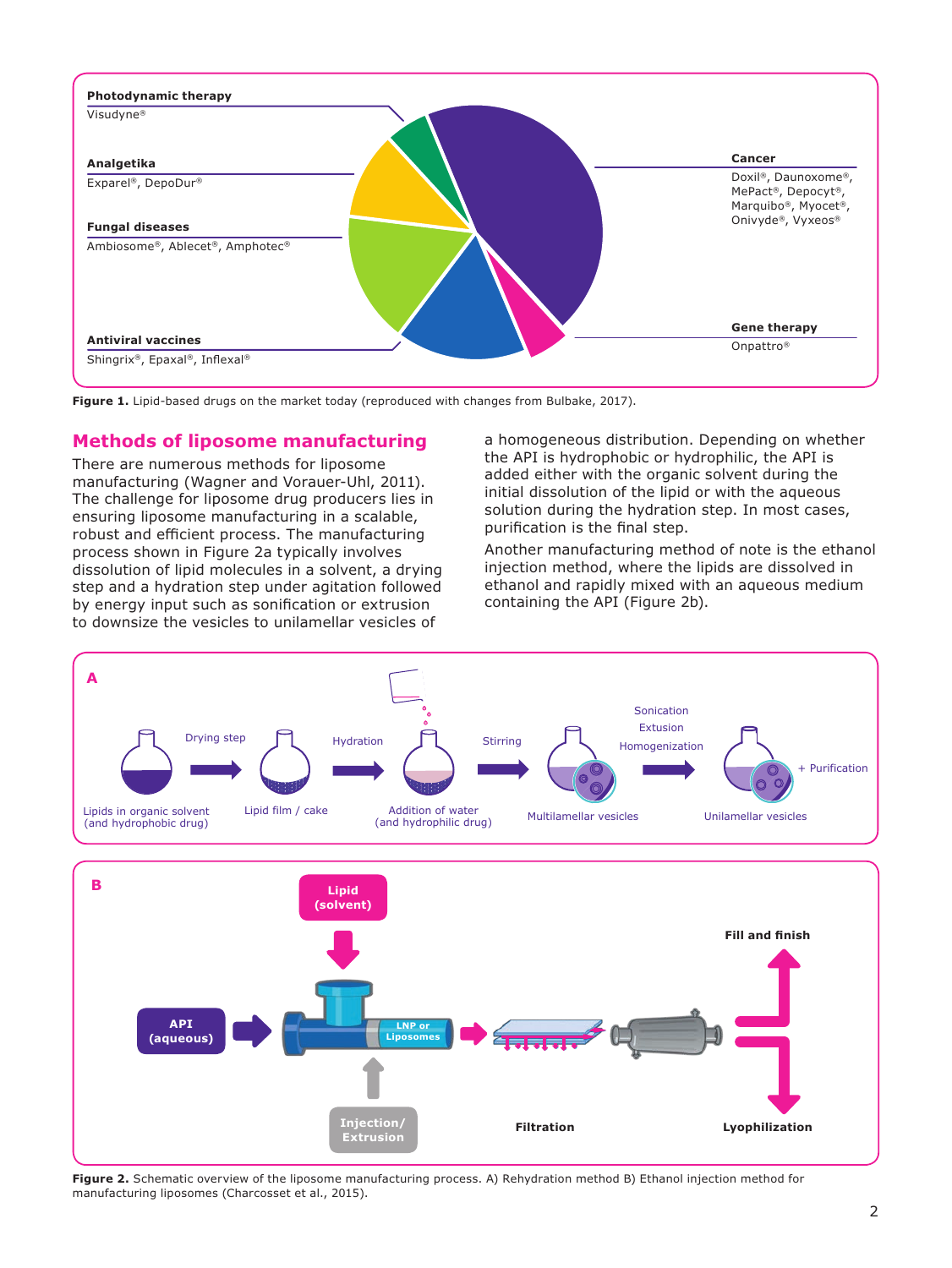The manufacturing method is often based on the final application. For example, the ethanol injection method is suitable for the production of small unilamellar liposomes and stable nucleic acid lipid particles (SNALPs) which are used in intravenous applications. However, this technology is not suitable to create large liposomes as multilamellar liposomes (MLVs) and multivesicular vesicles (MVVs), which are used for vaccines administered by subcutaneous injection or intramuscular injection. In this case, the rehydration method is used.

## **Critical aspects to consider while choosing lipids**

Lipid type, source and quality have a direct impact on the impurity profile and properties such as the particle characteristics, stability and release profile of the final formulation. In consequence, to achieve reproducible results with the final formulation, consistent quality of lipids are required, which is dependent on the quality of the raw materials used to synthesize the lipids, and good material characteristics of the lipid itself.

## **Choice of lipids: Synthetic vs. naturally derived**

There are some advantages of using synthetic lipids over tissue derived lipids: unlike synthetic lipids that are chemically synthesized in the lab and consist of a single lipid of known quality, tissue-derived lipids are usually mixtures of lipids that are egg-derived or bovine-derived. Besides the risk of batch-to-batch variability, there is also a risk of viral or protein contamination in tissue-derived lipids.

## **Lipid purity**

Lipid purity is critical because it influences the lipid's stability, the bilayer structure in formulation, the formulation stability and release profile. Lipid purity can be optimized by the quality of the starting materials, and modifying the manufacturing and purification techniques.

Lipid purity starts with high and consistent quality raw materials that offer following attributes:

- Low level of byproducts
- Defined stereochemistry (D/L) and isomeric purity (cis/trans)
- Low bioburden and endotoxin levels
- Plant derived raw materials with bovine spongiform encephalopathy (BSE)/transmissible spongiform encephalopathy (TSE) and non-genetically modified organism (GMO) certificates
- Use of Class II and III solvents; Class I solvents should be avoided based on guidelines from the International Council for Harmonisation of Technical Requirements for Pharmaceuticals for Human Use (ICH) in ICH Q3C.

The final good manufacturing practice (GMP) process needs to be scalable and reproducible regarding yield and product quality. Manufacturing costs are driven by product concentration, yield and reaction/ work-up time. Reaction conditions that could lead to isomerization should be avoided. Scalability should be considered from the very beginning to ensure economy of scale with increasing batch size. The manufacturing process should aim to reduce the number of chemical synthesis steps and clearly define the GMP steps.

The purification process steps must be scalable as well. If possible, crystallization or liquid/liquid extraction methods should be used. Similarly, chromatography should be avoided because the process is complex, expensive and not scalable. Filtration over silica gel is a good alternative.

| Lipids:                  |                                             |
|--------------------------|---------------------------------------------|
| <b>DOPC</b>              | 1,2-Dioleoyl-sn-glycero-                    |
|                          | 3-phosphocholine                            |
| <b>DOPE</b>              | 1,2-Dioleoyl-sn-glycero-                    |
|                          | 3-phosphoethanolamine                       |
| R/S-DOTAP                |                                             |
| CI.                      | $R/$ S-1,2-dioleoyl-                        |
|                          | 3-trimethylammonium-propane (chloride salt) |
| GDO                      | Dioleoyl-rac-glycerol                       |
|                          |                                             |
| <b>Other terms used:</b> |                                             |
| <b>RNA</b>               | Ribonucleic acid                            |
| <b>siRNA</b>             | <b>Short interfering RNA</b>                |
| saRNA                    | <b>Short activating RNA</b>                 |
| miRNA                    | microRNA                                    |
| <b>mRNA</b>              | <b>Messenger RNA</b>                        |
| <b>HPLC</b>              | High-performance liquid chromatography      |
| <b>DSC</b>               | Differential scanning calorimetry           |
| <b>XRD</b>               | X-ray diffraction                           |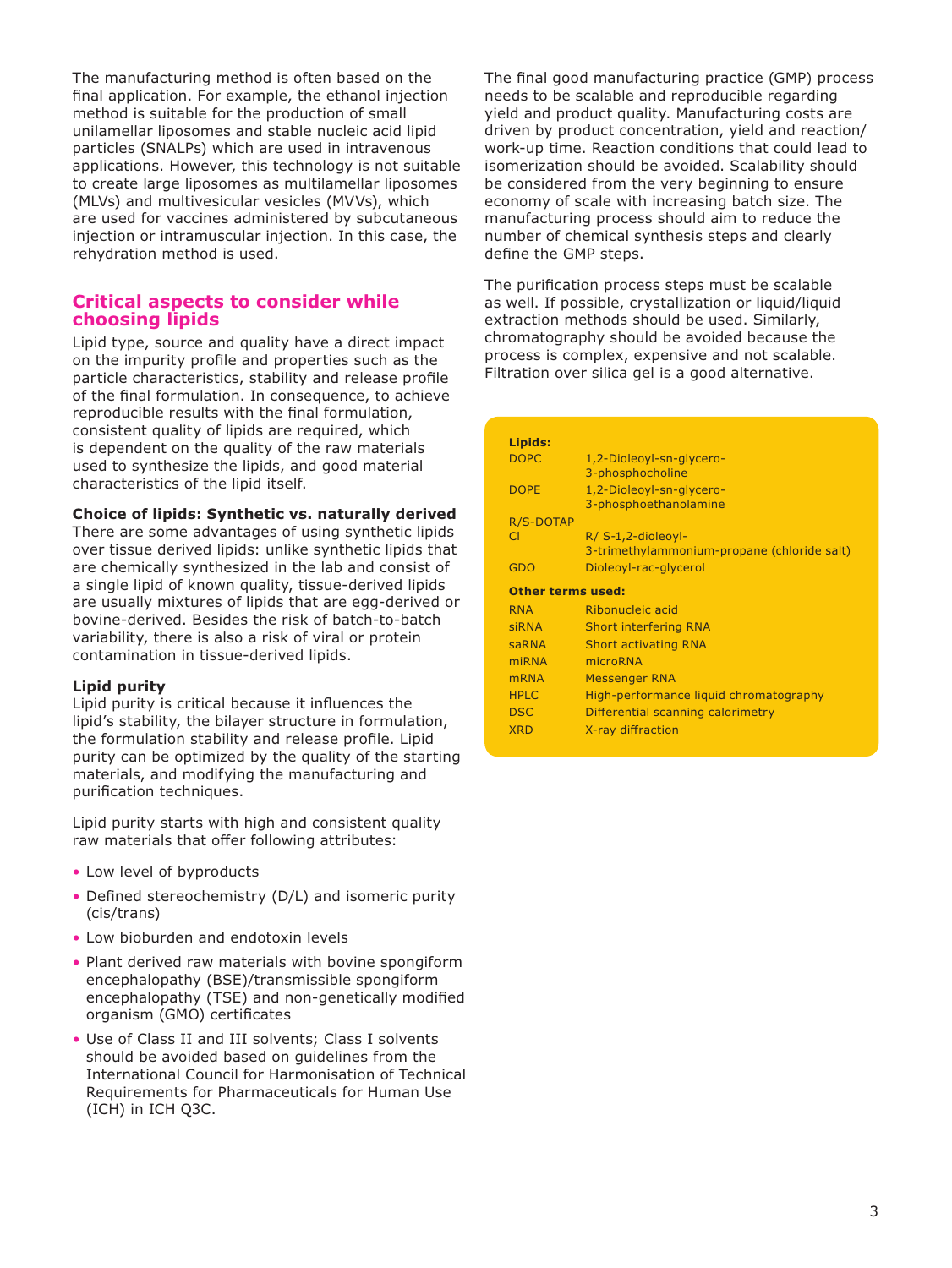## **Consistent quality**

Synthetic lipids need to have consistent quality in every step of the drug development process. This means avoiding variability in the formulation development process as well as avoiding bridging toxicity studies, which also saves time and reduces costs. Working with a specialized life science supplier that offers a consistently high product quality is one strategy for achieving consistent quality.

#### **Good material characteristics**

The material's characteristics – solubility, crystallinity, stability and flowability – play an important role in the drug product GMP manufacturing process. Lipids are waxy by nature, which can result in slow dissolution rates and lead to challenges when handling large amounts.

Optimizing the lipid's surface characteristics for a fast and complete dissolution is a prerequisite for a reproducible liposome manufacturing process. The available processes to enhance a material's surface are:

- Cryo-milling
- Spray drying
- Crystallization
- Lyophilization

These processes provide solubility improvements, higher purity, enhanced stability and easier handling characteristics, all of which will enable an easier formulation process and is relevant to GMP requirements. The use of spray drying and lyophilization processes result in a material of very high surface area and good handling characteristics. Homogeneity in lipid mixtures can be ensured with spray drying and lyophilization.

Crystallization is one of the most commonly used methods for surface enhancement. MilliporeSigma holds patents to produce certain crystalline lipid compounds such as DOPC and DOTAP Cl. Both DOPC and DOTAP Cl, are typically available in the market as amorphous material. The amorphous versions are difficult to weigh precisely due to their lumpiness and have poor dissolution characteristics.

In contrast, crystalline DOPC and DOTAP Cl offer several benefits over amorphous DOPC including:

- Enhanced stability: confirmed by stability studies of more than seven years at 25 °C/60% rH
- Fast dissolution rate
- Free flowing powder, allowing for easy weighing and portioning

Crystalline forms of DOPC, and the pure enantiomers (R, and S) and racemic mixture DOTAP Cl, are available from MilliporeSigma.



**Figure 3.** Comparison of amorphous and crystalline DOPC: XRD (left), optical appearance (middle), DSC (right).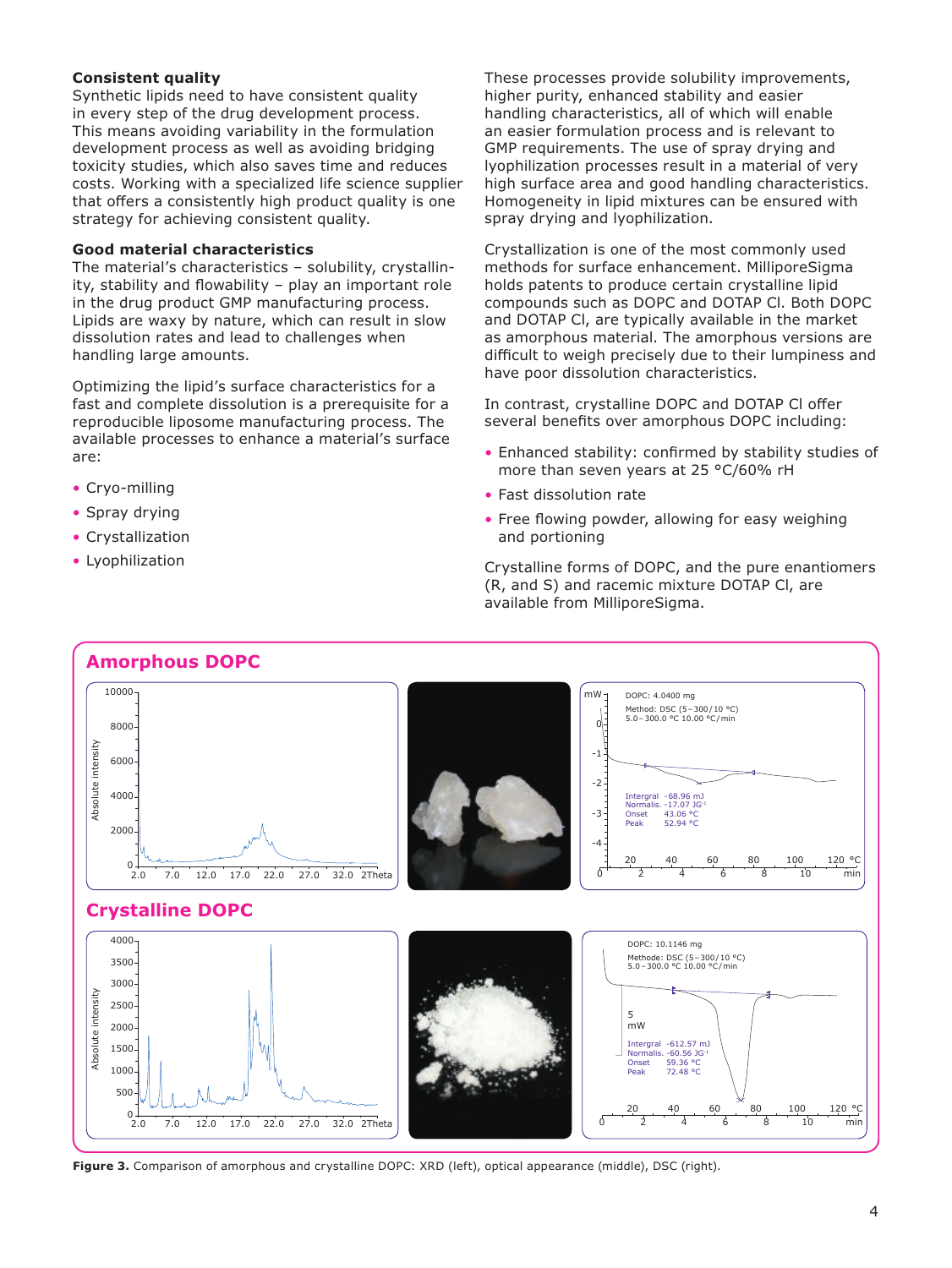

**Figure 4.** Wax-like, amorphous DOPE in comparison to free flowing powder DOPE.

Another example of how process improvements can dramatically change the physical properties of lipids is DOPE. Typically, DOPE is available as lumps, gel or foam format in its amorphous form, and has limited dissolution even after lyophilization. MilliporeSigma has improved the manufacturing process of DOPE such that the final compound is a free-flowing powder, which enables fast and complete dissolution. Powder DOPE also offers easier handling compared to conventional material of wax-like consistency.

## **Troubleshooting lipid purity**

Figure 5 illustrates many impurities found in a commercially available sample of Dioleoyl-rac-glycerol (GDO), which had an impact on the final formulation (Figure 5a). For a defined and controlled behavior of the final formulation, we have produced a highly pure and defined mixture of GDO isomers (1,3-GDO and 1,2-GDO). This was achieved by chemically synthesizing 1,3-GDO and 1,2-GDO with high purity as seen in the HPLC trace in Figure 5b. The new lipid product can be delivered with consistent quality allowing reproducible formulation results.



**Figure 5.** Comparison of (A) commercially available sample of dioleoyl-rac-glycerol GDO with many impurities and (B) high purity 1,3-GDO & 1,2-GDO from MilliporeSigma.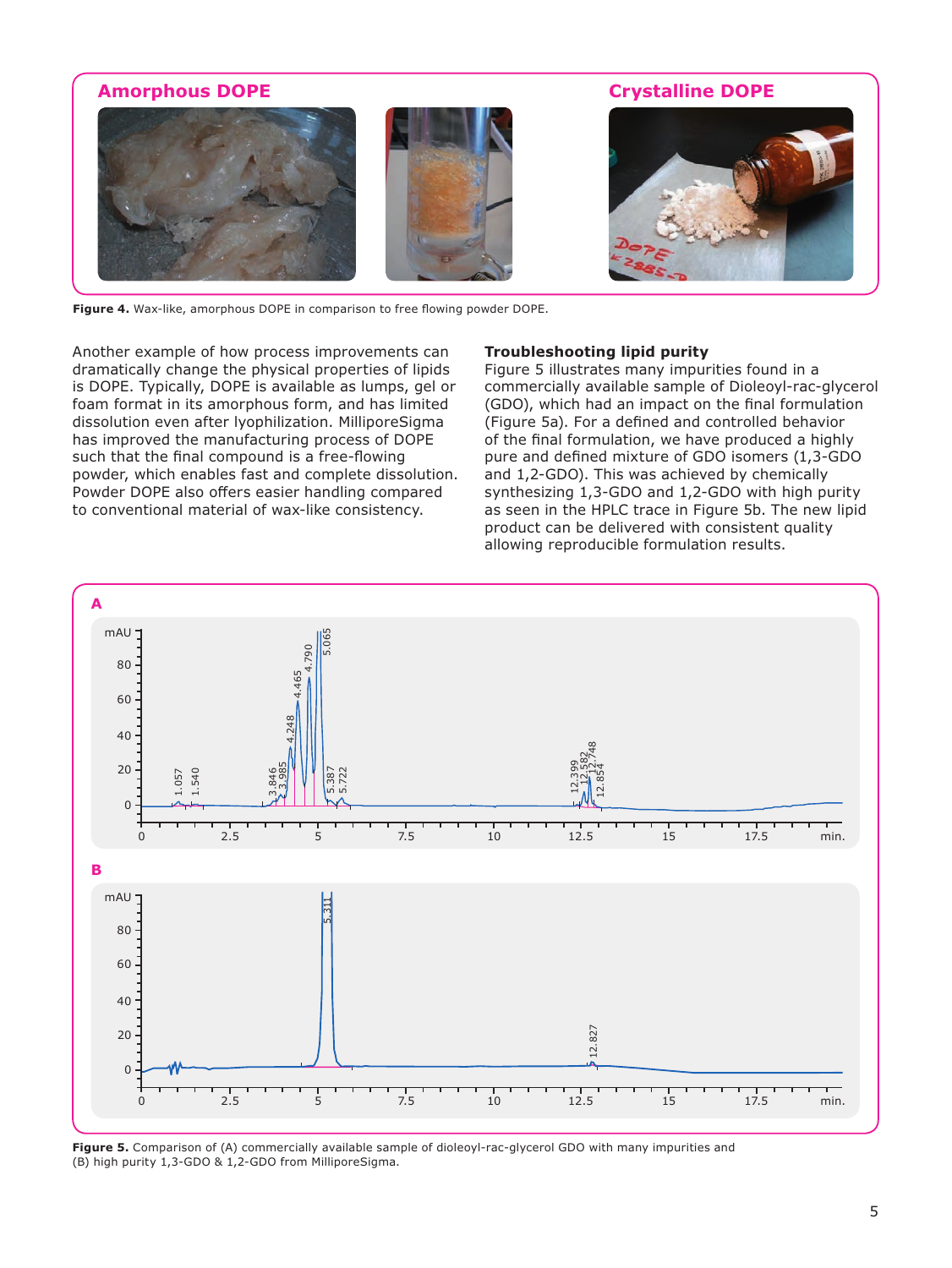# **New lipid technologies**

Thanks to exciting advances in the field of new lipid structures, it is possible to change the properties of the formulation completely. For example, the gene therapy field has seen several generations of cationic and ionizable lipids with novel headgroups, linkers containing hydrolysable ester bonds and disulfide bridges, and lipidoids.

An unmet need in lipid-based delivery is targetability, to the site of action. Peptides or mAbs could be potential targeting agents when effectively displayed on the surface. However, conjugating peptides directly to lipids is not straightforward as the functional groups of the side chains of the constituent amino acids can also react. The side reactions lead to unwanted by-products that are difficult to purify, and lead to low process yields, which results in a final, expensive product that is not scalable and unsuitable for GMP production.

A solution to this challenge is the in-solution lipidation of the peptide of interest. MilliporeSigma utilizes a solid phase synthesis process which can be automated. It starts with a patented lipidated amino acid attached to a resin and subsequent amino acids are added one by one. Fast work-up can be accomplished by simply washing the resin. This solid phase synthesis results in a lower priced product, and in a scalable process that is suitable for GMP production.



**Figure 7.** Customized lipid from solid phase synthesis.

# **Product development of lipids**

Product development should ideally follow the drug development stages as outlined in Figure 6. The initial step of developing a new lipid is finding a cost-effective synthetic route, performing feasibility studies, and doing lab scale manufacturing experiments. This should be done during the early preclinical stages of drug development. During the late preclinical stage and Phase I clinical trials, which occur over a period of several years, process optimization should be the focus. This includes identifying the key raw materials and developing all the analytical methods required, specific to the lipid. During the clinical trials, the lipid chemical synthesis should be scaled up accordingly, which includes implementation of analytical methods, and establishing in-process controls. Stability studies should also be ongoing at this stage. During latestage clinical trials, critical parameters for the process need to be defined, process validation of the lipids should be planned, pre-qualified raw material suppliers should be fixed, and rigorous risk analysis and intermediates testing should be done. As drug development is a long and costly process, choosing the wrong material will lead to negative financial implications and delays.



**Figure 6.** Overall pharmaceutical product development process timelines and the corresponding process development behind lipid-based formulations.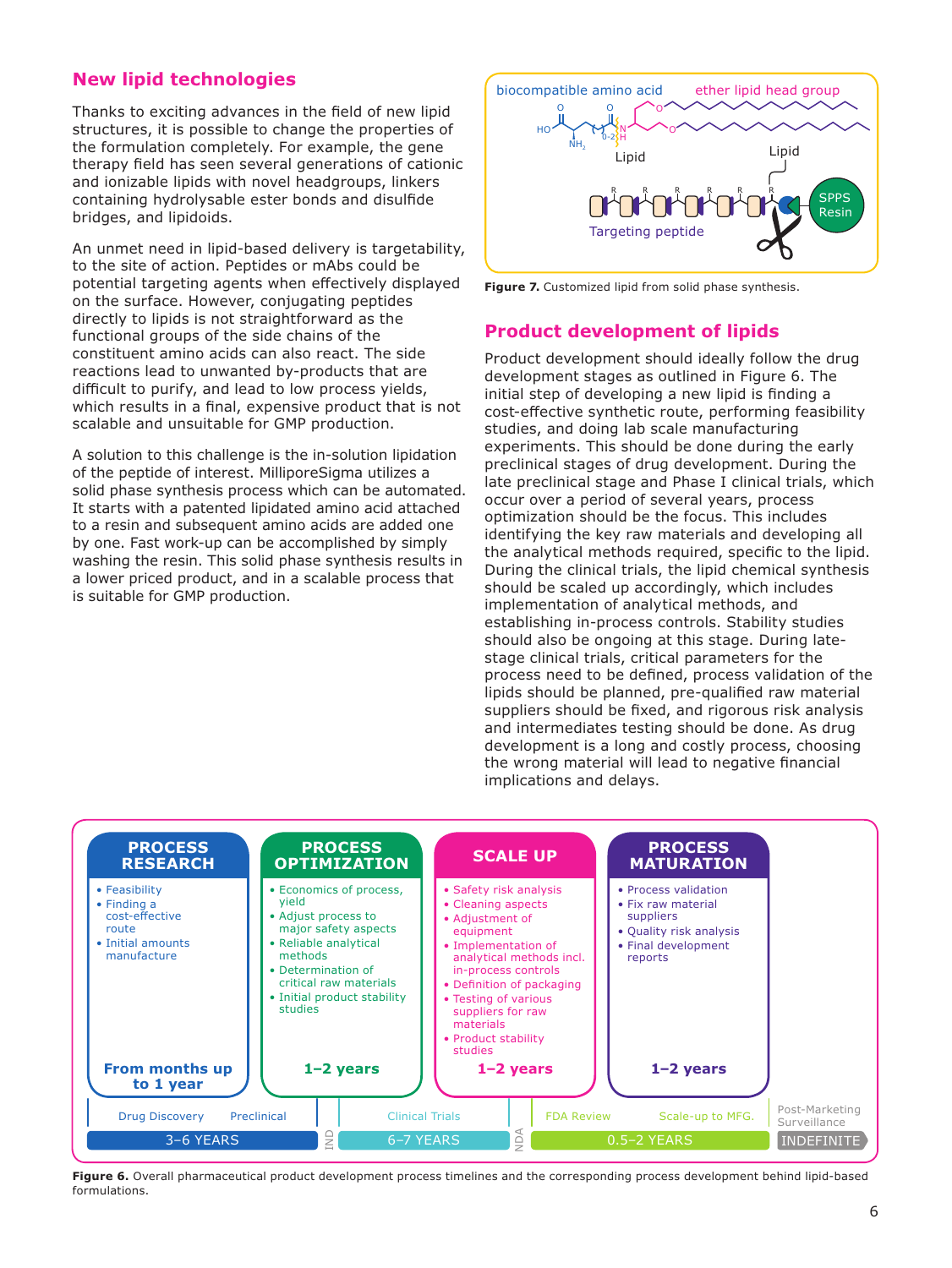## **Regulatory aspects for lipid-based drug formulations**

There is no clear path to regulatory approval of liposome drug products due to the absence of global harmonized regulatory requirements for lipid excipients. Since the purity and quality of the lipid components can affect the quality of the lipid-based formulation, detailed information on chemistry, manufacturing and controls is requested by regulatory authorities. Some of the recent guidelines address various regulatory aspects of liposome drug products that are relevant to this discussion.

#### **Liposome Drug Products: Chemistry, Manufacturing, and Controls; Human Pharmacokinetics and Bioavailability; and Labeling Documentation**

The FDA finalized its guidance on liposomes in April 2018. The guidance document addresses what information should be submitted to FDA by the drug sponsor in new drug applications (NDAs) or abbreviated new drug applications (ANDAs) (FDA, 2018). The guidance refers to several guidelines established by the ICH, including ICH Q11: Development and Manufacture of Drug Substances. The FDA liposome guidance notes the quality and performance of a liposome drug product can be impacted by the quality of lipid components, and recommends the level of detail in the submission should be comparable to that for a drug substance.

#### **Reflection paper on the data requirements for intravenous liposomal products developed with reference to an innovator liposomal product**

The European Medicines Agency (EMA) published a revised refection paper in March 2013 on the data requirements for intravenous liposomal products developed with reference to an innovator liposomal product. The reflection paper highlights how the quality of the lipid materials is essential for the quality of the drug product, and how characterization and specification of the lipid is vital (EMA, 2013). The level of information to provided with the submission depends on the complexity of the excipients.

## **Guideline for the Development of Liposome Drug Products**

Japan's Ministry of Health, Labour and Welfare (MHLW) Japan published guidelines for the Development of Liposome Drug Products in March 2016. The MHLW guidelines note the quality of liposome components should be evaluated and controlled to a greater extent than general excipients because they have a significant impact on the drug product (MHLW, 2016).

## **ICH Guidelines**

In order to provide the high level of detail required by the different global authorities, guidelines have been established that should be taken into consideration. For instance, in addition to ICH Q11, several ICH guidelines are applicable including:

- ICH Q7 (API GMP): Good Manufacturing Practice Guide for Active Pharmaceutical Ingredients Q7
- ICH O1A(R2): Stability Testing of New Drug Substances and Products
- ICH Q2(R1): Validation of Analytical Procedures: Text and Methodology
- ICH Q6A Specifications: Test Procedures and Acceptance Criteria for New Drug Substances and New Drug Products: Chemical Substances

#### **IPEC Guidelines**

Apart from the regulatory authorities, it is worthwhile to consider the guidelines set by the International Pharmaceutical Excipients Council (IPEC) Federation. The IPEC is a global industrial organization that aims to promote the best use of pharmaceutical excipients and harmonize standards by developing guidelines for various aspects of excipients, e.g.:

- IPEC PQG Excipient Good Manufacturing Practices Guide
- IPEC Excipient Good Distribution Practices Guide
- IPEC Excipient Qualification Guide
- IPEC Excipient Stability Guide
- IPEC Excipient Composition Guide
- IPEC-Americas Excipient Significant Change Guide
- IPEC-Americas Excipient Master File Guide

The IPEC Federation is made up of the five-existing regional IPECs: IPEC-Americas, IPEC China, IPEC Europe, IPEC Japan and IPEC India. The IPEC guidelines have been used globally by many companies and regulatory authorities to develop appropriate standards for excipient control.

#### **Regulatory Submission**

The submission of the excipient information to regulatory authorities presents another challenge. In some countries such as the United States, Canada, Japan and China, excipient information can be submitted in the form of a drug master file (DMF) or dossier by the excipient manufacturer. In Europe, this regulatory procedure does not exist for excipients. The excipient information must be submitted by the finished drug product manufacturer as part of its application.

Due to the challenging regulatory environments, it is recommended that the drug manufacturer works closely with a supplier that provides regulatory expertise and counsel through all phases of clinical development and commercialization, covering all aspects of quality assurance and documentation.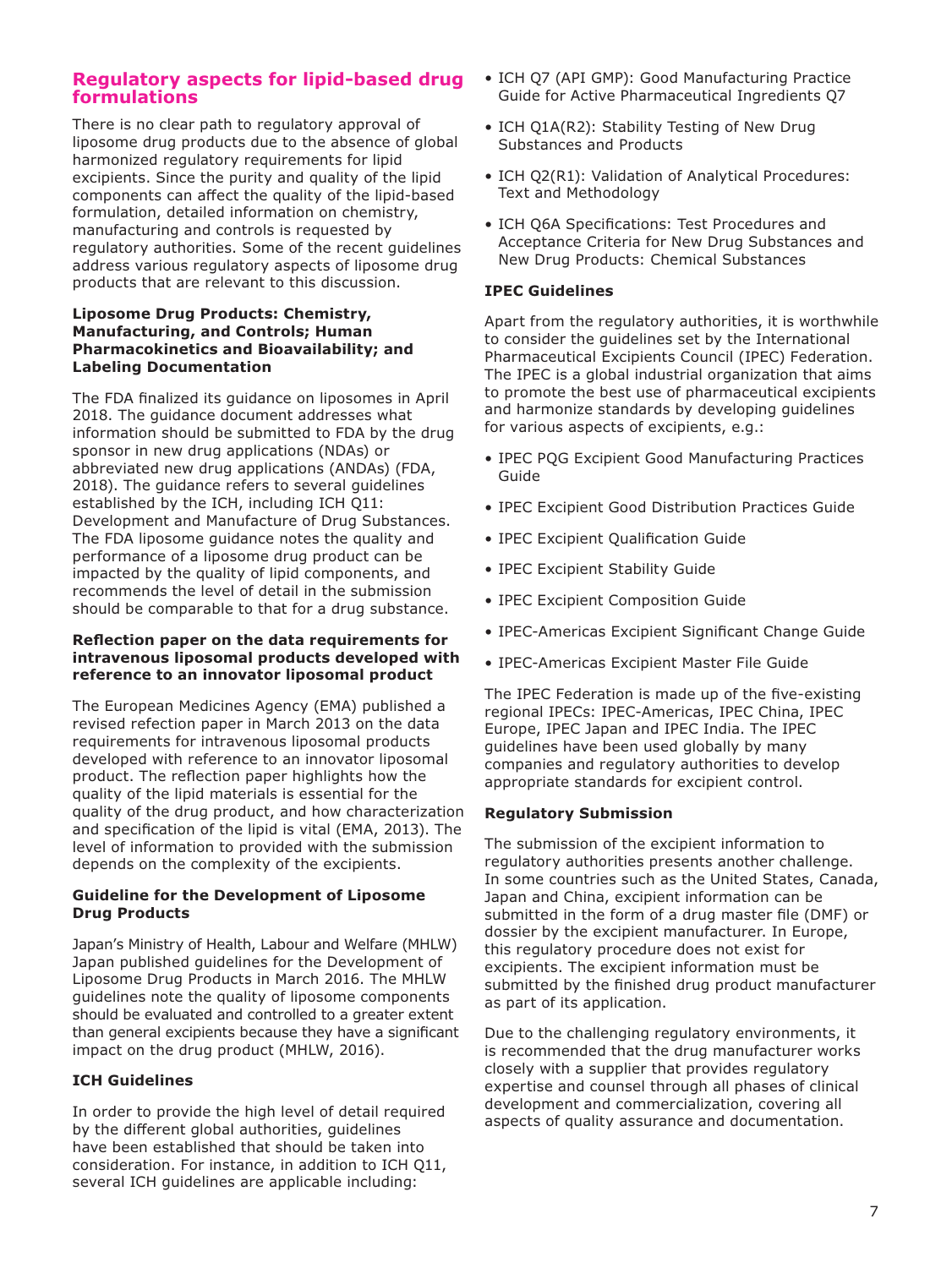# **Conclusion**

For successful drug development with synthetic lipids, the GMP manufacturing process needs to be scalable and reproducible in quality and yield. This is a prerequisite for a consistent quality in the final product. The quality of lipids used has a major impact on the performance of the liposomal formulation. Lipids are available in different formats, physical states, and purities from different suppliers, and it is essential to choose the right lipids with the best characteristics depending on the application. When working with any novel lipids, feasibility studies to find the most optimal synthesis route and purification steps, that can be scaled up for GMP production are key.

While the regulatory process for liposome drug products is complicated with many different guidelines from different global authorities, they all agree lipid quality is critical.

To avoid high costs and surprises later in the drug development process, it is important to plan the product development beforehand and work with the same quality of excipients throughout drug development. This highlights the importance of working with the right supplier that offers consistent high-quality products, understands all steps of the drug development process and the regulatory environment and provides a high-level of customer support.

With over 25 years of experience, MilliporeSigma specializes in synthesizing top-quality lipids, following current GMP (cGMP) processes that adhere to ICH Q7. For more information on our portfolio, visit our webpage: www.EMDMillipore.com/lipids

## **References**

Bulbake U, Doppalapudi S, et al. Liposomal Formulations in Clinical Use: An Updated Review. *Pharmaceutics*. 2017;9(2).

Charcosset, C, A. Juban, et al. Preparation of liposomes at large scale using the ethanol injection method: Effect of scale-up and injection devices. *Chemical Engineering Research and Design*. 2015;94:508–515.

Danhier F, Feron O, Préat V. To exploit the tumor microenvironment: passive and active tumor targeting of nanocarriers for anti-cancer drug delivery. J Control Release. 2010;148(2):135–146. doi:10.1016/j.jconrel.2010.08.02.

European Medicines Agency (EMA). Reflection paper on the data requirements for intravenous liposomal products developed with reference to an innovator liposomal product. February 2013. Retrieved from *https://www.ema.europa.eu/en/documents/scientificguideline/reflection-paper-data-requirementsintravenous-liposomal-products-developed-referenceinnovator\_en-0.pdf.*

Food and Drug Administration (FDA) Liposome Drug Products: Chemistry, Manufacturing, and Controls; Human Pharmacokinetics and Bioavailability; and Labeling Documentation. April 2018. Retrieved from *https://www.fda.gov/regulatory-information/searchfda-guidance-documents/liposome-drug-productschemistry-manufacturing-and-controls-humanpharmacokinetics-and.*

International Council for Harmonisation of Technical Requirements for Pharmaceuticals for Human Use (ICH). Q6A Specifications: Test Procedures and Acceptance Criteria for New Drug Substances and New Drug Products: Chemical Substances. October 6, 1999. Retrieved from *https://www.ich.org/ fileadmin/Public\_Web\_Site/ICH\_Products/Guidelines/ Quality/Q6A/Step4/Q6Astep4.pdf.*

International Council for Harmonisation of Technical Requirements for Pharmaceuticals for Human Use (ICH). ICH Q1A(R2): Stability Testing of New Drug Substances and Products, February 6, 2003. Retrieved from *https://www.ich.org/fileadmin/Public\_ Web\_Site/ICH\_Products/Guidelines/Quality/Q1A\_R2/ Step4/Q1A\_R2\_Guideline.pdf.*

International Council for Harmonisation of Technical Requirements for Pharmaceuticals for Human Use (ICH). ICH Q2(R1): Validation of Analytical Procedures: Text and Methodology, November 2005. Retrieved from *https://www.ich.org/fileadmin/Public\_ Web\_Site/ICH\_Products/Guidelines/Quality/Q2\_R1/ Step4/Q2\_R1\_\_Guideline.pdf.*